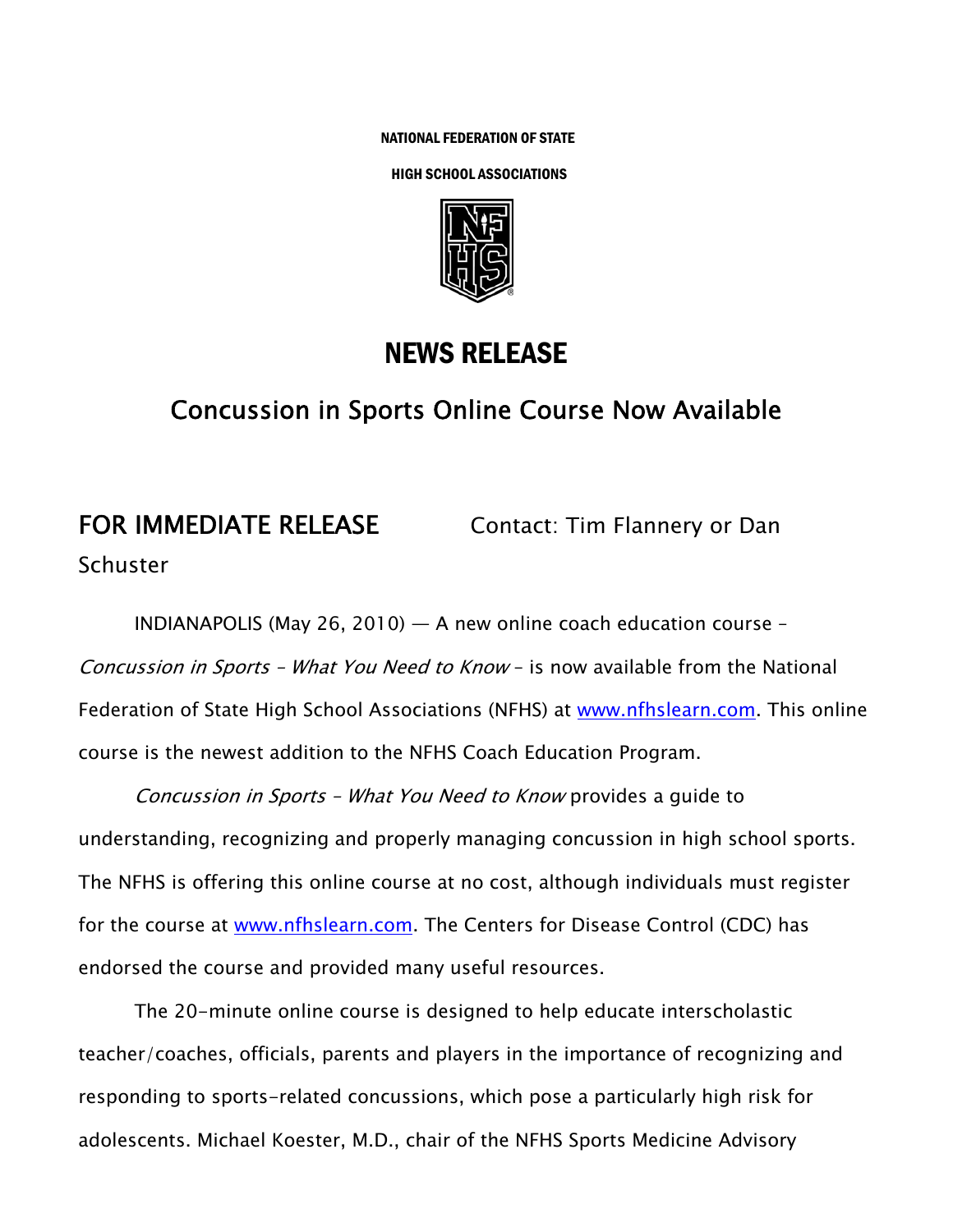Committee and director of the Slocum Sports Concussion Program in Eugene, Oregon, leads users through the course. Individuals have unlimited access to the course and printable resources, which include a parent's guide to concussion in sports, a coach's guide, an athlete fact sheet and materials for schools to implement a protocol for concussion treatment, up to one year after accessing the course.

The NFHS Coach Education Program was started in 2007, and more than 140,000 coaches have taken the core course - Fundamentals of Coaching. Forty-five of the 51 NFHS member associations have adopted or recommended the course.

Last year, the NFHS launched its National Coach Certification Program. Coaches can become a Level 1 Accredited Interscholastic Coach by completing the following courses: NFHS Fundamentals of Coaching, NFHS First Aid for Coaches or its equivalent, and a *Fundamentals of Coaching* sport-specific course or Teaching Sports Skills. When all three components have been completed, coaches can apply for certification.

All NFHS coach education courses are available at www.nfhslearn.com.

###

This press release was written by Arika Herron, a summer intern in the NFHS

Publications/Communications Department and a senior at Butler (Indiana) University.

#### About the National Federation of State High School Associations (NFHS)

The NFHS, based in Indianapolis, Indiana, is the national leadership organization for high school sports and fine arts activities. Since 1920, the NFHS has led the development of education-based interscholastic sports and fine arts activities that help students succeed in their lives. The NFHS sets direction for the future by building awareness and support, improving the participation experience, establishing consistent standards and Rules for competition, and helping those who oversee high school